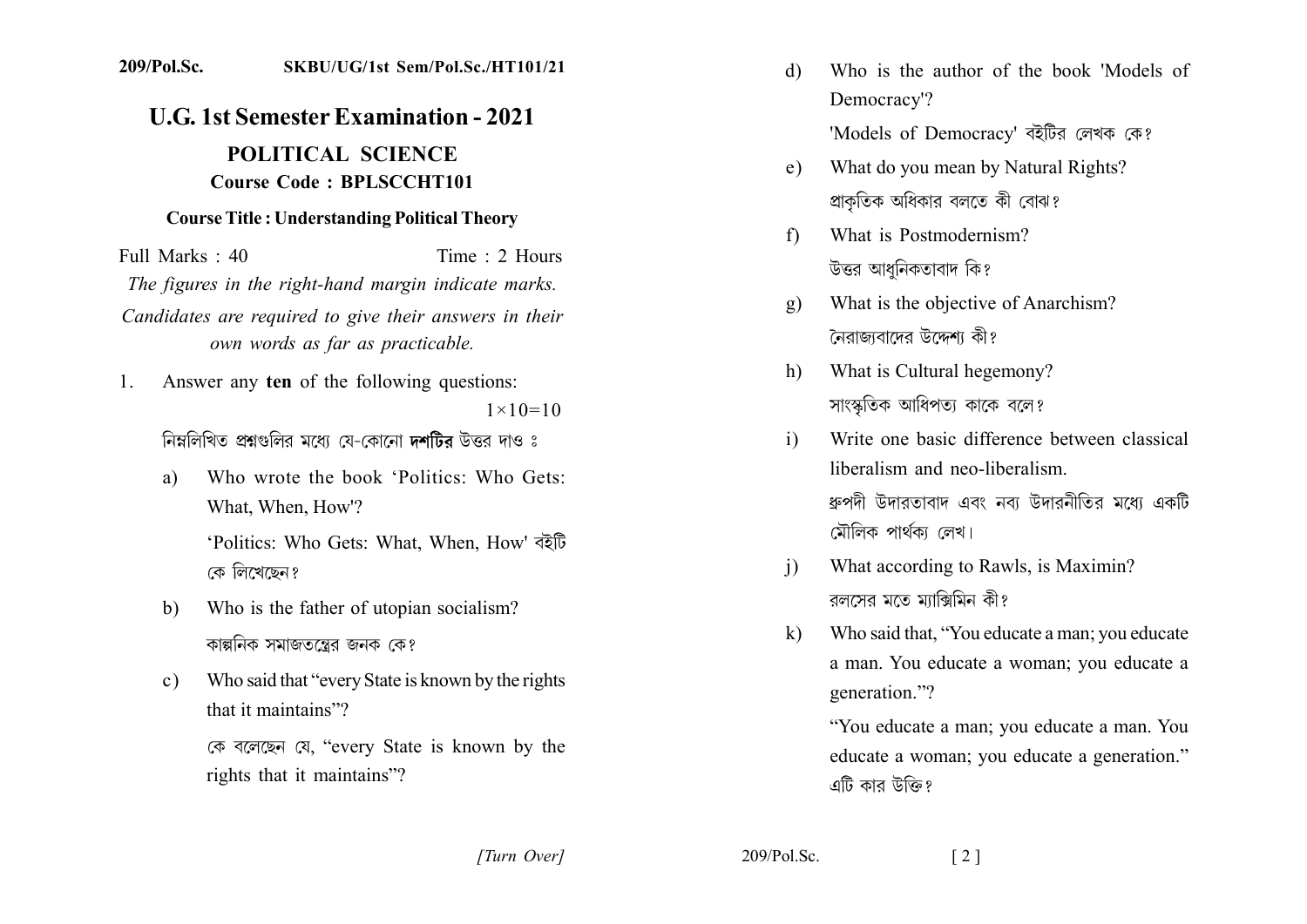- $\left| \right\rangle$ Who authored "On Liberty"? ''অন লিবার্টি'' কে রচনা করেছেন?
- Who is the father of Feminism?  $m)$ নারীবাদের জনক কে?
- "Property is theft! "—who coined this famous  $n)$ slogan? 'সম্পত্তিই চরি!'' —এই বিখ্যাত স্লোগানটি কে তৈরি করেন?
- Write one difference between Gandhism and  $\Omega$ Marxism.

গান্ধীবাদ ও মার্কসবাদেব মধ্যে একটি পার্থকা লেখ।

 $2<sub>1</sub>$ Answer any five of the following questions:  $2 \times 5 = 10$ 

নিম্নলিখিত প্রশ্নগুলির মধ্যে যে-কোনো পাঁচটির উত্তর দাও ঃ

- Define Patriarchy. a) পিততন্ত্রের সংজ্ঞা দাও।
- $b)$ What is the difference between Equity and Equality?

সমদর্শিতা এবং সমতা – এর মধ্যে পার্থকা কি?

What is"intellectual foundation stone" of  $c)$ behaviouralism according to David Easton? ডেভিড ইস্টনের মতে আচরণবাদের ''বদ্ধিবত্তিক ভিত্তিপ্রস্তর'' কী ?

 $\begin{bmatrix} 3 \end{bmatrix}$ 

- What was Gandhi's view on Rama Rajya? d) রামরাজ্য সম্পর্কে গান্ধীর দষ্টিভঙ্গি কী ছিল?
- What are the four pillars of procedural justice?  $e)$ পদ্ধতিগত ন্যায়বিচারের চারটি স্তম্ভ কী কী?
- What is positive liberty according to Isaiah  $f$ Berlin?

ইশাইয়া বার্লিনের মতে ইতিবাচক স্বাধীনতা কী?

- What is Neo liberalism?  $g)$ নবা উদাবনীতি কি?
- What is the origin of the idealist theory of  $h)$ State?

রাষ্টের আদর্শবাদী তত্তের উৎস কী?

 $\overline{3}$ Answer any two of the following questions:  $5 \times 2 = 10$ 

নিম্নলিখিত প্রশ্নগুলির মধ্যে যে-কোনো দুটির উত্তর দাও ঃ

Write a short note on the relevance of Marxism a) in the era of globalization.

বিশ্বায়নের যুগে মার্কসবাদের প্রাসঙ্গিকতা সম্পর্কে একটি সংক্ষিপ্ত টীকা লেখ।

Discuss in brief the Post Modernist Political  $h$ Theory.

উত্তর আধনিকতাবাদ রাজনৈতিক তত্ত সংক্ষেপে আলোচনা কর।

 $209/P<sub>o</sub>l$ . Sc.